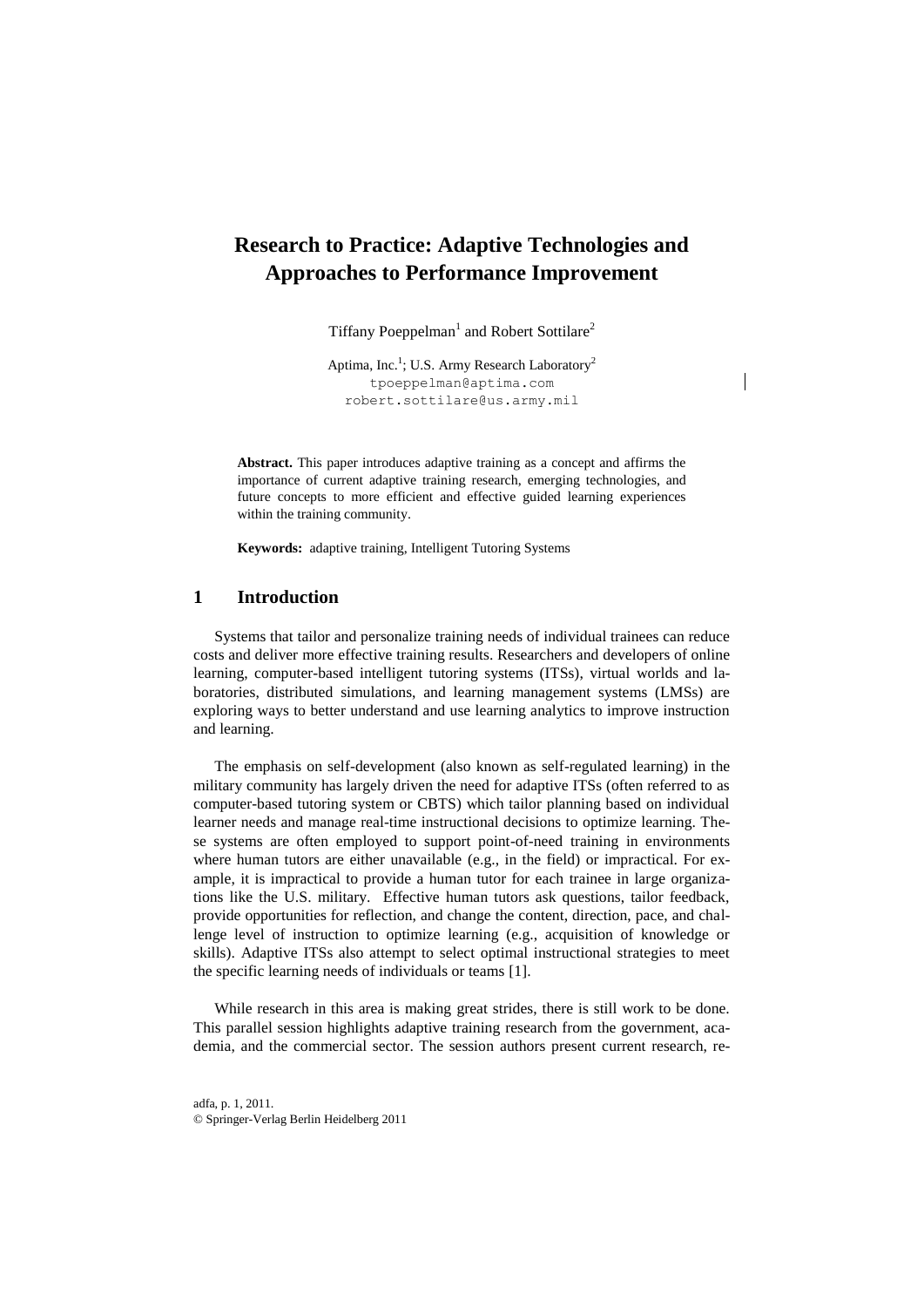search in practice (e.g., emerging technologies) as well as provide future concepts which may lead to state of the art in the near-term.

# **2 What is Adaptive Training?**

Over a number of years, research and practice have shown that people learn differently, at different rates, and using different styles [2]. Yet often, instruction is presented linearly and uniformly to all trainees, regardless of each trainee's actual proficiency in the knowledge and skills he/she is trying to learn. That is, training content, as well as when and how it is presented, remains the same for all trainees. This can result in training inefficiencies, such as when individuals spend time in training areas in which they are already proficient, rather than receiving enhancement training that would remediate shortfalls in other areas. This can also result in bored or demotivated learners. Practically speaking, these inefficiencies can translate into time misspent by both instructors and trainees in misaligned training; resources expended to develop and maintain misaligned training; and, ultimately, decreased performance and task readiness in areas critical to success of both for the government agencies and the industrial base.

This parallel session highlights current and emerging research as well as areas of interest, tools and methods related to adaptive training and intelligent tutoring with the goal being to provide actionable research that can be applied to practice.

# **3 Current Adaptive Training Research**

Within the adaptive training literature, current research has focused on expert modeling techniques for ITSs, semantic analysis for dialogue-based tutors, and cognitive techniques to aid the learner. The first three papers within this session highlight research findings in these areas.

#### **3.1 Paper 1: Just Enough Fidelity in Student and Expert Modeling for ITS**

#### Authors: Brandt Dargue

Current research at Boeing has focused around ITSs and expert, domain and student modeling. Research efforts have centered on enabling the optimum tailored experience as compared to traditional classroom instruction. While complexities have shown ITSs to be successful, they have also prohibited their widespread use. Automated authoring, instructional management and analysis continues to be largely the dominion of computer scientists. Simplifications of expert and system models have shown greater success and gains in effectiveness. Results of these effectiveness studies are shared as well as guidelines in determining the level of fidelity required for effective student, expert, and system models of the ITS.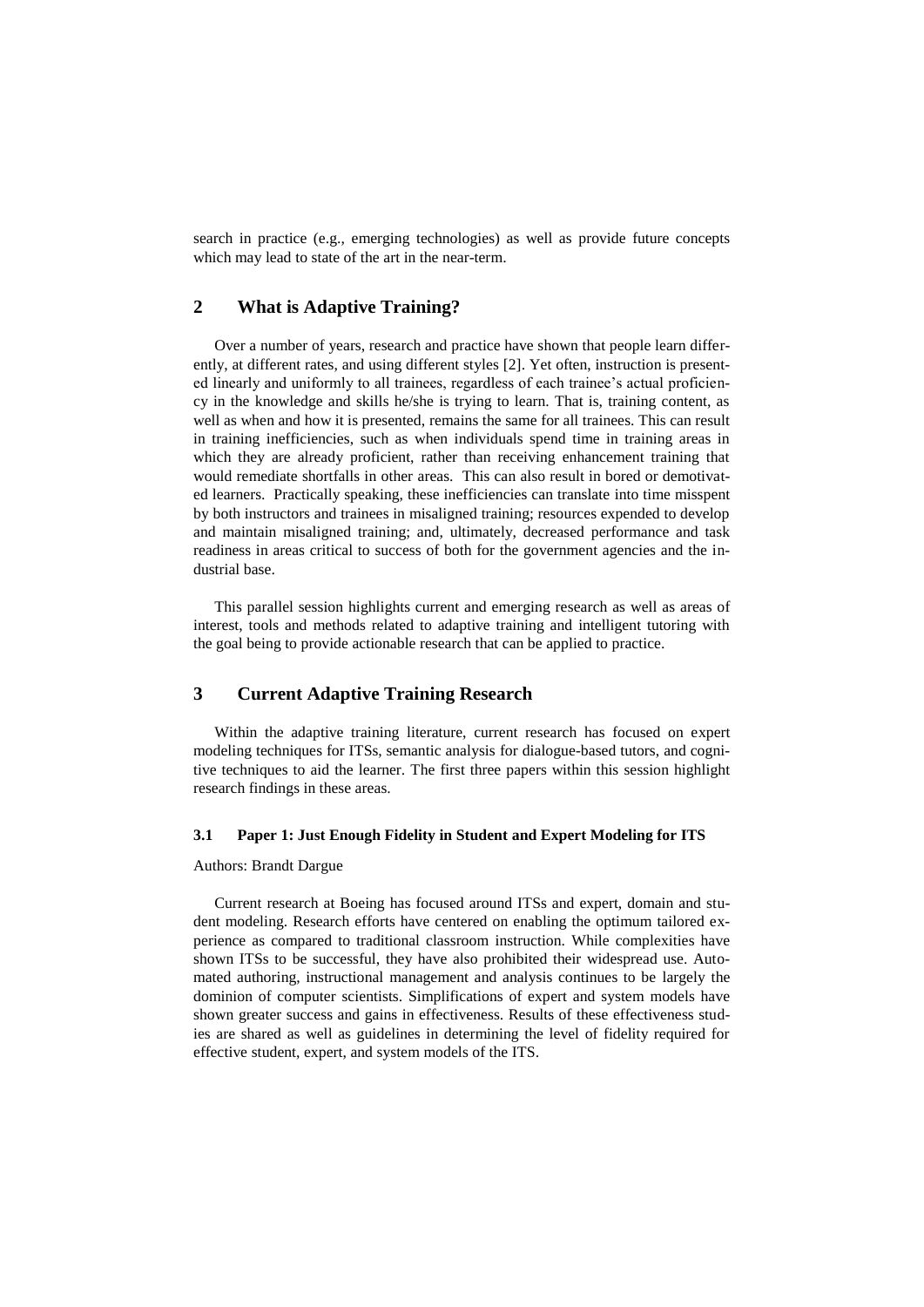#### **3.2 Paper 2: Semantic Representation Analysis: A general framework for individualized, domain-specific and context-sensitive semantic processing**

Authors: Xiangen Hu, Benjamin D. Nye, Chuang Gao, Xudong Huang, Jun Xie & Keith Shubeck

Computational linguistics researchers are increasingly focusing their efforts around language agnostic methods for semantic extraction, encoding, and applications. The second paper in this session introduces an analytic framework for vector-based semantic representation called semantic representation analysis (SRA). The goal of the paper includes providing rationale for this framework, highlighting successes around a cloud-based implementation of SRA, and challenges to future implementation. Additionally, a domain-specific semantic processing portal is presented along with applications of analysis of online text streams, analysis of the impression formation over time, and a virtual learning environment called V-CAEST that is enhanced by a dialogue-based ITS.

#### **3.3 Paper 3: Combining Cognitive and Metacognitive Support to help students become Independent Learners**

Authors: Gautam Biswas, James Segedy & John Kinnebrew

The authors of this paper examine methods to enhance the ability of students to manage their own learning through both cognitive and metacognitive support. Cognitive support guides the process of learning to meet the intended domain objectives while metacognitive methods aid the student in developing, modifying, and reconstructing mental models through reflection.

# **4 Research in Practice: Emerging Adaptive Training Technologies**

Recently efforts at the US Army Research Laboratory (ARL) have shown significant success in developing and prototyping a generalizable architecture for tutoring with an open-source approach to community development. The Generalized Intelligent Framework for Tutoring (GIFT) is currently being utilized across a variety of efforts which are demonstrating practical use cases for military trainers and trainees, academic partners, and commercial sector clients. GIFT currently has over 300 users in 19 different countries. The next two papers touch upon two key issues related to the adaptive tutoring learning effect chain [1, 3, 4], a model of instruction basic to GIFT: learner data and modeling; and the support of self-regulated learning.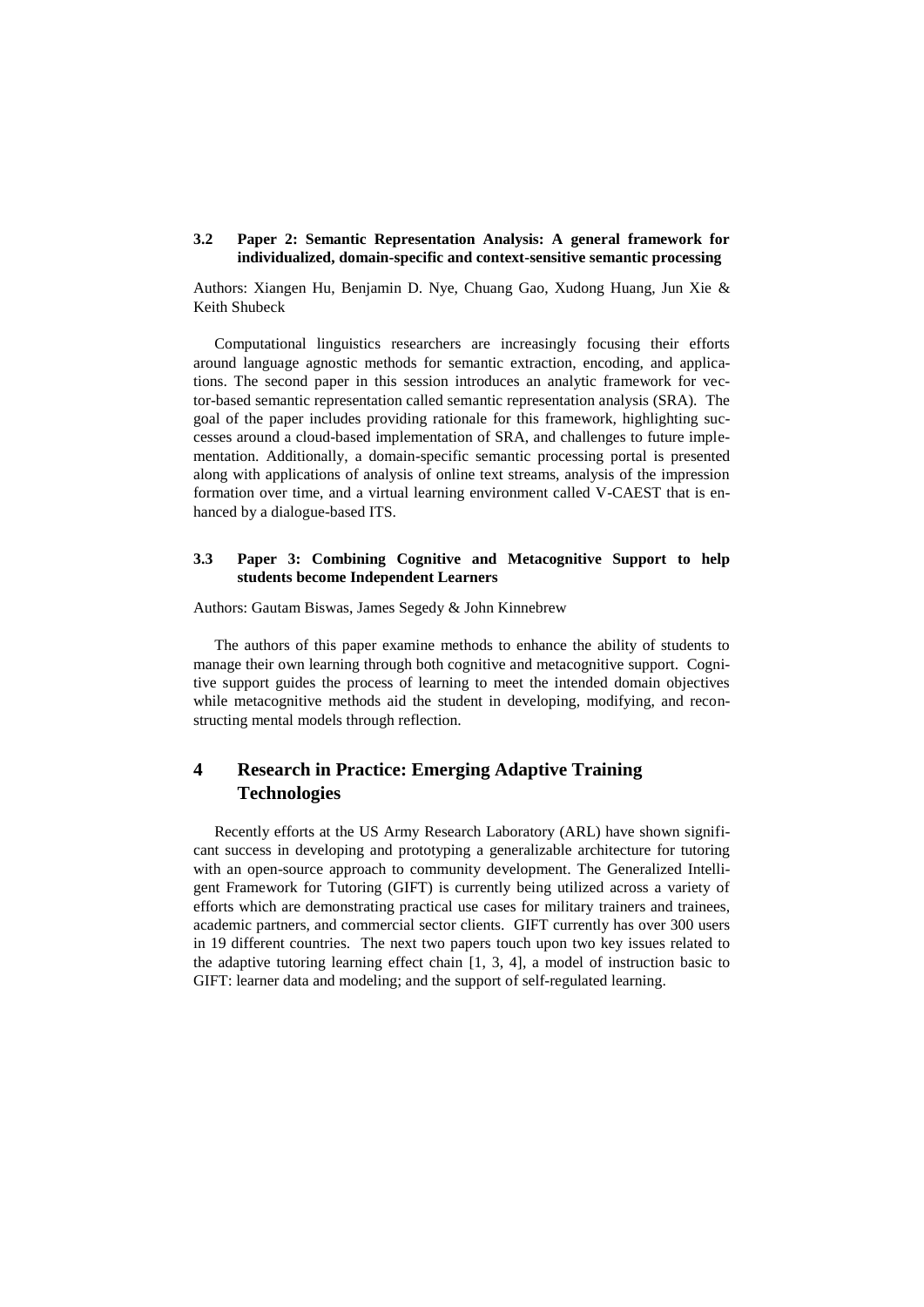#### **4.1 Paper 4: Using Learner Data to Influence Performance during Adaptive Tutoring Experiences**

#### Author: Robert A. Sottilare

This paper highlights the roles and influence of learner data in both short-term (also called run-time or session) learner models and long-term (also called persistent) learner models used to support adaptive tutoring decisions within ITSs. GIFT is a set of authoring, instructional management, and analysis tools used to determine the influence of learner, pedagogical, and domain model elements. Additionally, recommendations for future learner models to enhance the usability and effectiveness of ITSs are also presented.

#### **4.2 Paper 5: Utilizing the Generalized Intelligent Framework for Tutoring to encourage Self-Regulated Learning**

#### Author: Anne M. Sinatra

This paper reviews self-regulated learning as it is implemented within GIFT as part of adaptive, automated instruction. The authoring capabilities of GIFT are also discussed, and recommendations formulated to support the development of ITSs which enhance self-regulated learning outcomes.

# **5 Future Concepts in Adaptive Training**

While research on intelligent tutoring systems and adaptive training environments are making great strides, there are still areas left to be explored. The final paper in this session will focus on research gaps in the area of adaptivity and performance improvement.

#### **5.1 Paper 6: What is Adaptivity? Does it Improve Performance?**

Authors: Jacqueline A. Haynes, Jody S. Underwood, Robert Pokorny & Amit Spinrad

The last paper in this session focuses on adaptivity and candidate methods that should be used to tailor the interactions between learner, context, objective, and instructional approach to maximize learning and performance. This paper defines adaptivity, reviews different types of adaptivity used for instruction and examines effects within the learning environment and longitudinally. The authors provide examples of how they have used adaptivity for short- and long-term improvement in performance and learning. The authors conclude that adaptivity in learning environments should be used to focus on deep conceptual learning to promote long-term results.